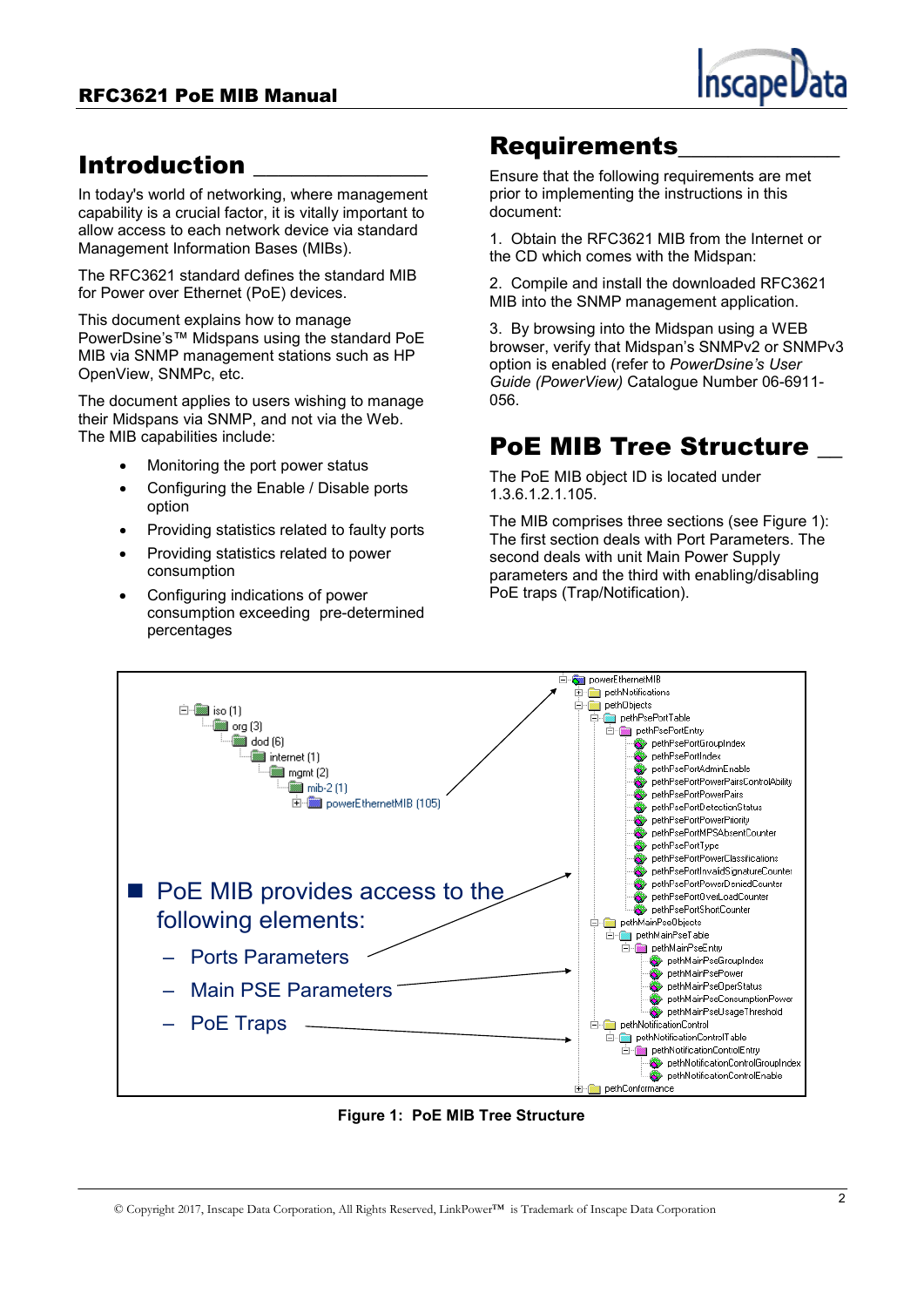

# Port

## Parameters\_\_\_\_\_\_\_\_\_\_\_

Port parameters are accessed as a two dimensional array table, where:



The first index Group Number is always '1', since the Midspan is a stand alone product and not a blade based product.

The second index is the PoE port number (1-48).

The Object IDs (Oid) types (Read-only / Read-Write) are indicated in brackets next to each command parameter.

## *Port On/Off (pethPsePortAdminEnable)*

#### 1.3.6.1.2.1.105.1.1.1.3 (Read-Write)

The Port On/Off function is controlled by the pethPsePortAdminEnable parameter, represented by the 1.3.6.1.2.1.105.1.1.1.3 object ID, so Port #8 for example is represented as

1.3.6.1.2.1.105.1.1.1.3.1.8.

- '1' ('TRUE'): Enables PoE port to provide power whenever a valid PD device is detected.
- '2' ('FALSE'): Disables PoE port from providing power.

### *Port Pairs Capability (pethPsePortPowerPairsControlA bility)*

#### 1.3.6.1.2.1.105.1.1.1.4 (Read-Only)

This parameter indicates whether a device is capable of switching power from Ethernet data pairs, to spare pairs.

It is accessed via 1.3.6.1.2.1.105.1.1.1.4.1. <Port>

- '1': Capable of switching power from Ethernet data pairs to spare pairs.
- '2': Incapable of switching power from Ethernet data pairs to spare pairs.

## *Port Pairs (pethPsePortPowerPairs)*

#### 1.3.6.1.2.1.105.1.1.1.5 (Read-Write)

Midspan only provides power on spare pins, so a write command is not applicable to Midspan devices.

This parameter reports the specific Ethernet pairs on which power is provided.

- $i =$  Signal (RJ-45 pins 1, 2, 3, 6)
- $2 =$  Spare (RJ-45 pins 4, 5, 7, 8)

A Midspan reports '2' (spare). It is accessed via 1.3.6.1.2.1.105.1.1.1.5.1.<Port>

## *Port Detection Status (pethPsePortDetectionStatus)*

#### 1.3.6.1.2.1.105.1.1.1.6 (Read-Only)

This parameter reports the PSE port status which may acquire one of the values below.

It is accessed via: 1.3.6.1.2.1.105.1.1.1.6.1.<Port>.

- $'1' =$ disabled
- ' $2'$  = searching
- $3' =$  delivering Power
- $'4'$  = fault
- $5'$  = test
- ${}^{\prime}6'$  = otherFault

## *Port Priority (pethPsePortPowerPriority)*

#### 1.3.6.1.2.1.105.1.1.1.7 (Read-Write)

This parameter defines port priority (Critical, High, and Low) and is accessed via 1.3.6.1.2.1.105.1.1.1.7.1. <Port>.

- $'1'$  = Critical
- $'2'$  = High
- $'3' = Low$

## *Port Type (pethPsePortType)*

#### 1.3.6.1.2.1.105.1.1.1.9 (Read-Write)

This parameter is a text field which can be used to describe the port's user (for example 'John's Office').

It is accessed via 1.3.6.1.2.1.105.1.1.1.9.1.<Port>.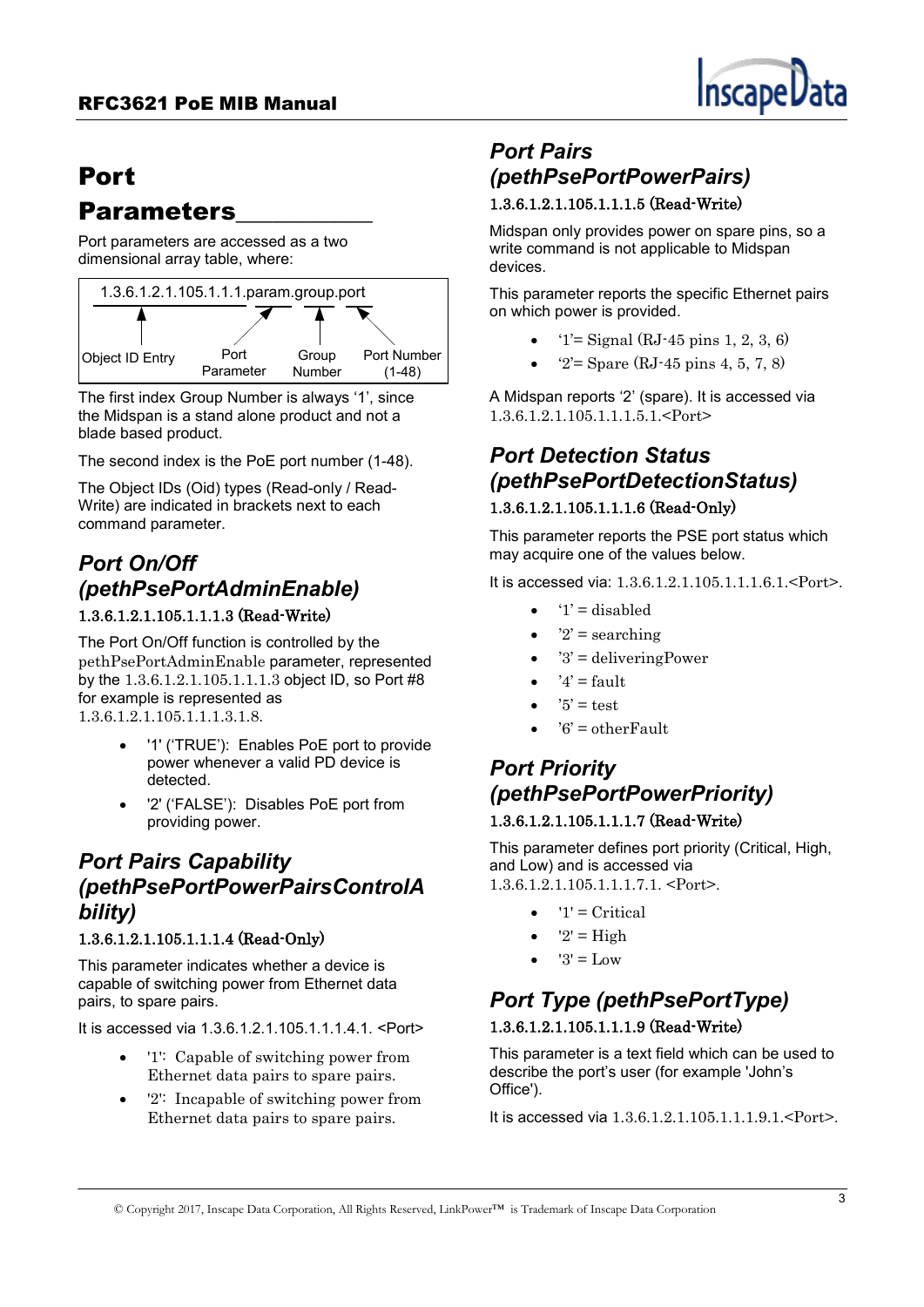

## **Error Counters**

The RFC3621 MIB defines five (5) error counters:

#### pethPsePortMPSAbsentCounter

#### 1.3.6.1.2.1.105.1.1.1.8 (Read-Only)

This counter increments each time that a powered PoE port stops delivering power to a PD device (PD device was unplugged).

It is accessed via 1.3.6.1.2.1.105.1.1.1.8.1.<port>

#### pethPsePortInvalidSignatureCounter 1.3.6.1.2.1.105.1.1.1.11 (Read-Only)

This counter increments each time that a PD detection signature exceeds the upper or lower resistance limit.

It is accessed via 1.3.6.1.2.1.105.1.1.1.1.1.1.<br/>port>

#### **pethPsePortPowerDeniedCounter**

#### 1.3.6.1.2.1.105.1.1.1.12 (Read-Only)

This counter increments each time that a valid PD device is detected, but due to system power limits a PSE port is not powered.

It is accessed via 1.3.6.1.2.1.105.1.1.1.12.1.<port>

#### **pethPsePortOverLoadCounter**

#### 1.3.6.1.2.1.105.1.1.1.13 (Read-Only)

This counter increments each time that a PD device tries to consume more than it's allowed power and the port has to be shut down.

It is accessed via 1.3.6.1.2.1.105.1.1.1.13.1.<port>

#### pethPsePortShortCounter

#### **1.3.6.1.2.1.105.1.1.1.14** (Read-Only)

This counter increments each time that a powered PD device (already receiving 48 VDC) is shorted.

It is accessed via 1.3.6.1.2.1.105.1.1.1.14.1.<port>

## Product Parameters \_\_\_\_\_\_

Group Parameters deal with parameters that are product related, such as Maximum Power Supply.

### *Maximum Power Supply (pethMainPsePower)*

#### 1.3.6.1.2.1.105.1.3.1.1.2 (Read-Only)

This parameter reports maximum the Power Supply available power and is accessed via 1.3.6.1.2.1.105.1.3.1.1.2.1.

Note that the last '1' represents Group #1.

A typical value, for example '200', represents 200 Watts.

### *Operation Status (pethMainPseOperStatus)*

#### 1.3.6.1.2.1.105.1.3.1.1.3 (Read-Only)

This field indicates if the unit is working properly.

- $'1' = On$
- $'2' = \text{Off}$
- '3'= Fault

Typical reading should be '1' and it is accessed via 1.3.6.1.2.1.105.1.3.1.1.3.1.

### *Total Power Consumption (pethMainPseConsumptionPower)* 1.3.6.1.2.1.105.1.3.1.1.4 (Read-Only)

This parameter reports total power consumption, in watts (for example '120' value represents 120 Watts). It is accessed via 1.3.6.1.2.1.105.1.3.1.1.4.1.

### *Power Over-Usage in % (pethMainPseUsageThreshold)* 1.3.6.1.2.1.105.1.3.1.1.5 (Read-Write)

This parameter defines the percentage at which a trap/notification is sent in cases where total power consumption exceeds the pre-determined limit (can be set from 1-99%). For example, a value of '80', with a power supply of 200 Watts, causes a trap to be sent whenever total power consumption exceeds 200\*0.8=160 Watts. It is accessed via 1.3.6.1.2.1.105.1.3.1.1.5.1.